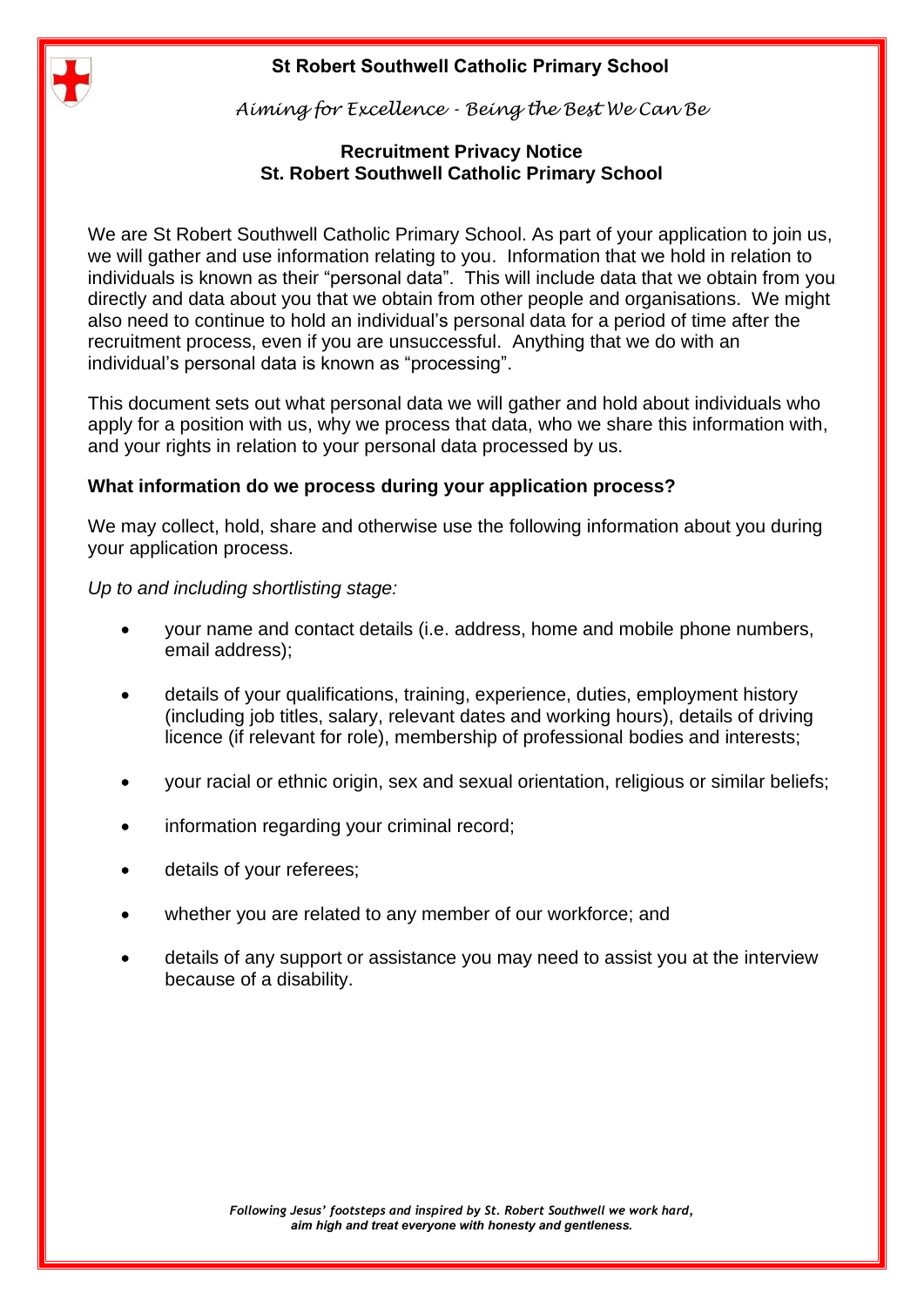# **St Robert Southwell Catholic Primary School**



*Aiming for Excellence - Being the Best We Can Be*

*Following shortlisting stage, and prior to making a final decision*

- information about your previous academic and/or employment history, including details of any conduct, grievance or performance issues, appraisals, time and attendance, from references obtained about you from previous employers and/or education providers; \*
- confirmation of your academic and professional qualifications (including seeing a copy of certificates); \*
- information via the DBS process, regarding your criminal record, in criminal records certificates (CRCs) and enhanced criminal records certificates (ECRCs), whether you are barred from working in regulated activity; \*
- your nationality and immigration status and information from related documents, such as your passport or other identification and immigration information: \*
- medical check to indicate fitness to work; \*
- a copy of your driving licence (or other appropriate documentation as listed on the Home Office list); \*
- if you are a teacher, we will check the National College of Teaching and Leadership ("NCTL") Teachers Services about your teacher status, whether you are subject to a prohibition from teaching order and any other relevant checks (for example Section 128 direction for management posts and EEA teacher sanctions);\* and
- equal opportunities' monitoring data.

You are required (by law or in order to enter into your contract of employment) to provide the categories of information marked (\*) above to us to enable us to verify your right to work and suitability for the position. Without providing us with this information, or if the information is not satisfactory, then we will not be able to proceed with any offer of employment.

If you are employed by us, the information we collect may be included on our Single Central Record. In this scenario, a further privacy notice in relation to data we collect, process, hold and share about you during your time with us, will be issued to you.

## **Where do we get information from about during your application process?**

Depending on the position that you have applied for, we may collect this information from you, your referees (details of whom you will have provided), your education provider, any relevant professional body, the Disclosure and Barring Service (DBS), NCTL and the Home Office, during the recruitment process.

> *Following Jesus' footsteps and inspired by St. Robert Southwell we work hard, aim high and treat everyone with honesty and gentleness.*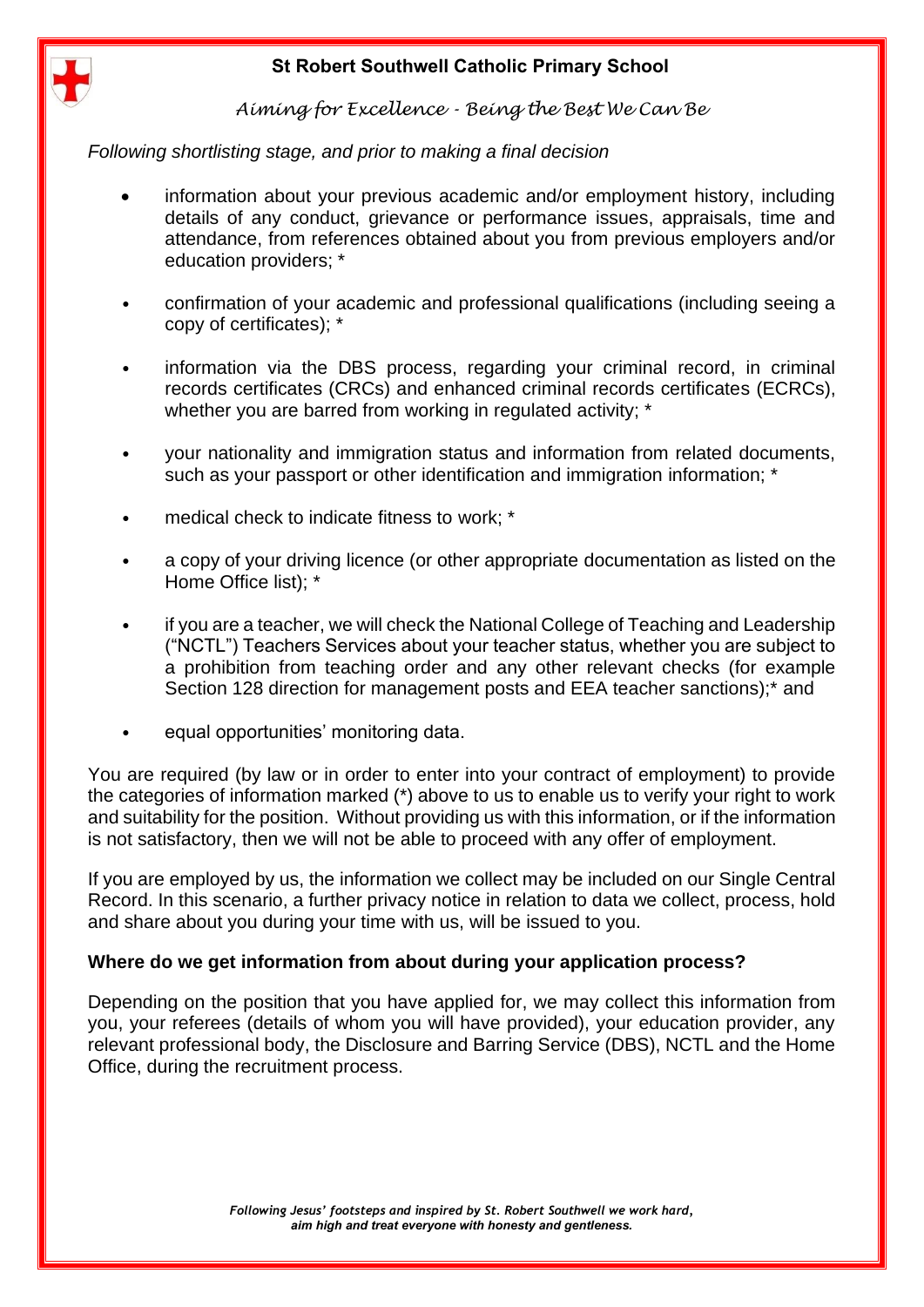



*Aiming for Excellence - Being the Best We Can Be*

## **Why do we use this information?**

We will process your personal data during your application process for the purpose of complying with legal obligations, carrying out tasks which are in the public interest, and taking steps with a view to entering into an employment contract with you. This includes:

- to assess your suitability for the role you are applying for.
- to take steps to enter into a contract with you.
- to check that you are eligible to work in the United Kingdom or that you are not prohibited from teaching; and
- so that we can monitor applications for posts in the School to ensure that we are fulfilling our obligations under the public sector equality duty under the Equality Act 2010.

### **How long will we hold information in relation to your application?**

We will hold information relating to your application only for as long as necessary. If you are successful, then how long we need to hold on to any information will depend on type of information. For further detail please see our Data Retention Policy.

If you are unsuccessful, we will hold your personal data only for six months, after which time it is securely deleted.

### **Who will we share information with about your application?**

We may share information gathered during your application process with the Local Authority, or professional advisors such as legal and HR advisors.

### **Rights in relation to your personal data**

All individuals have the right to request access to personal data that we hold about them. To make a request for access to their personal data, individuals should contact the School Support Manager in writing. Please also refer to our Data Protection Policy and Subject Access Request Policy for further details on making requests for access to personal data.

Individuals also have the right, in certain circumstances, to:

- Object to the processing of their personal data
- Have inaccurate or incomplete personal data about them rectified
- Restrict processing of their personal data
- Object to the making of decisions about them taken by automated means
- Have your data transferred to another organisation
- Claim compensation for damage caused by a breach of their data protection rights

*Following Jesus' footsteps and inspired by St. Robert Southwell we work hard, aim high and treat everyone with honesty and gentleness.*